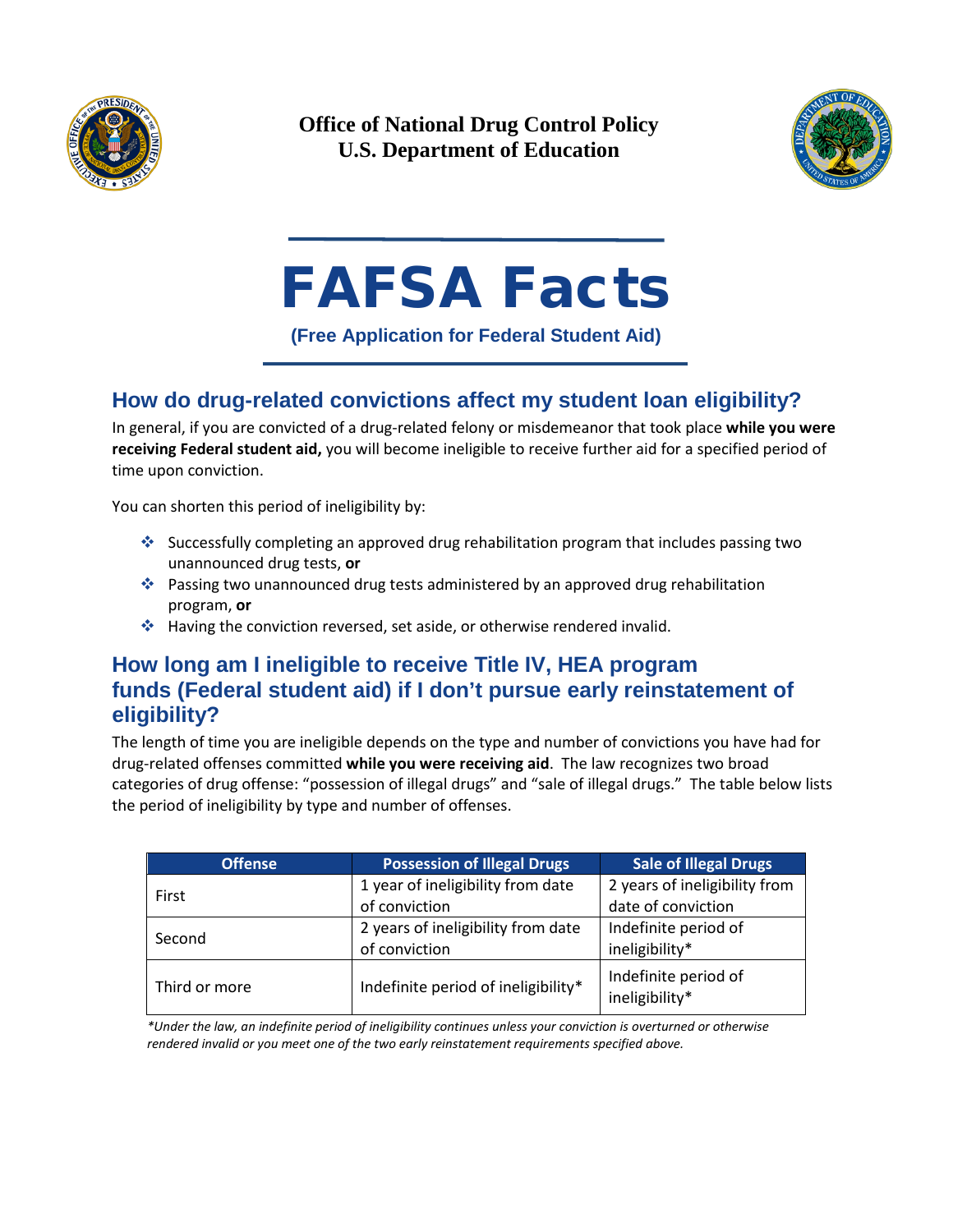If you do not wish to pursue early reinstatement of your eligibility for Federal student aid, you can calculate the date at which you would regain eligibility for Federal student assistance by completing the Student Aid Eligibility Worksheet, available at:

<http://www.ifap.ed.gov/drugworksheets/attachments/StudentAidEligibilityWorksheetEng1314.pdf>

## **When am I considered to be 'receiving aid'?**

You are considered to be receiving aid beginning on the day that classes start for any term you have applied for, been approved for, and for which you have accepted an offer for Federal student aid.

Summer breaks do not count as time receiving aid if you are not enrolled in classes. However, holiday breaks during the academic year count as time enrolled.

The chart at right will help clarify when you are considered to be receiving Federal student assistance.

## **What about convictions for offenses that took place when I was not receiving aid?**

Convictions for a Federal or State drug offense (either sale or possession) count against a student for Title IV aid eligibility purposes only if they were for an offense that occurred during a period of enrollment for which the student was receiving Federal Student Aid. They do not count if the offense occurred during a period of enrollment when the student was not receiving Federal Student Aid.

This law applies to you **only** if you have been convicted of a drug-related offense.



# **What is an approved drug rehabilitation program?**

An acceptable drug rehabilitation program must Include two unannounced drug tests AND meet **at least one** of the following requirements.

The program must be: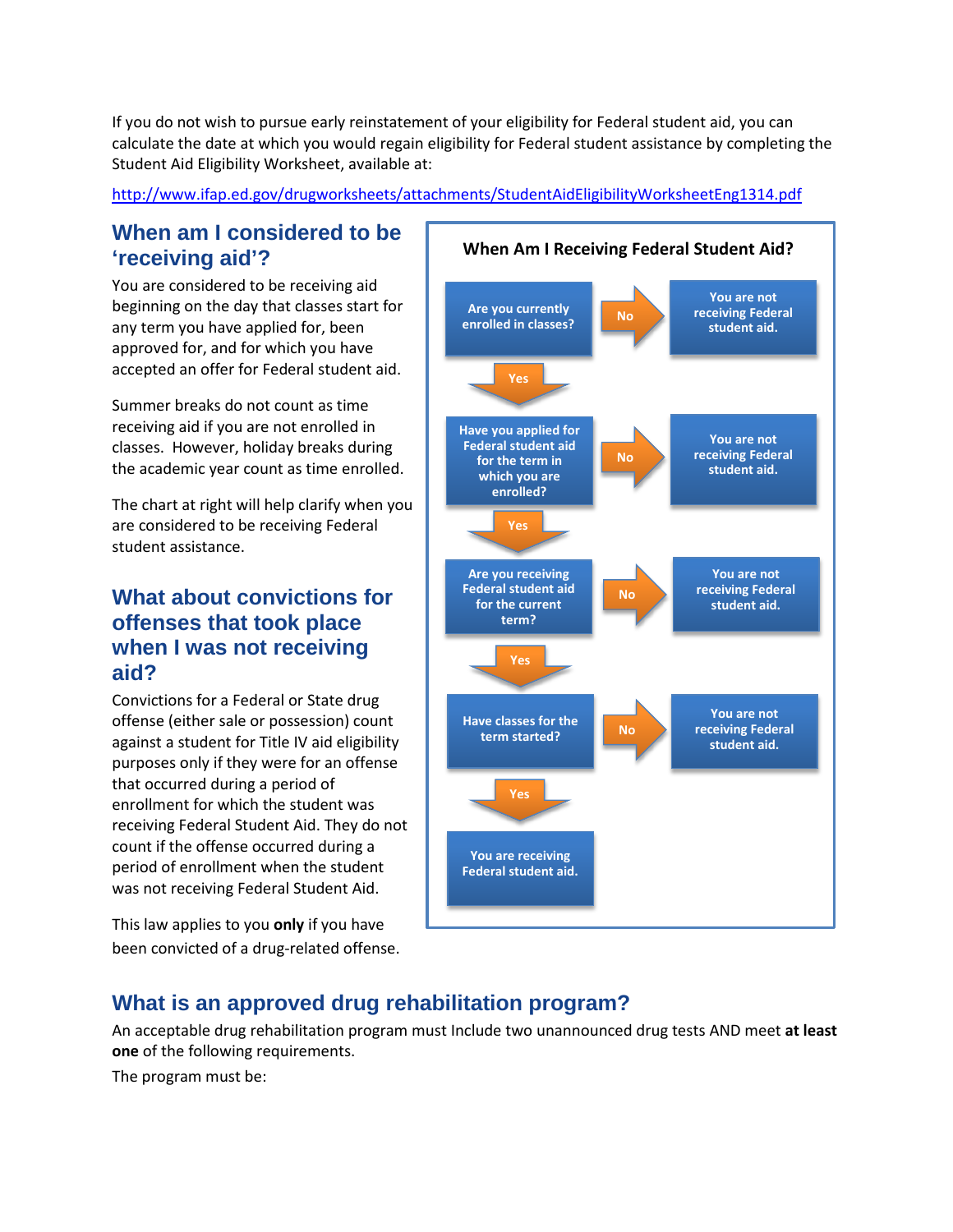- Qualified to receive funds directly or indirectly from a Federal, State, or local government program.
- Qualified to receive payment directly or indirectly from a Federally or State-licensed insurance company.
- Administered or recognized by a Federal, State, or local government agency or court.
- Administered or recognized by a Federally or State-licensed hospital, health clinic, or medical doctor.

**NOTE:** Not all programs include unannounced drug testing as part of treatment. When contacting a program about possible admission, you should explain the drug testing requirement and ask if the program can provide the required unannounced tests.

# **Where can I find an approved treatment program?**

The Substance Abuse and Mental Health Services Administration [\(SAMHSA\) Treatment Locator](http://findtreatment.samhsa.gov/TreatmentLocator/faces/quickSearch.jspx) lists treatment programs that receive Federal funds. Programs on this list are approved, provided they offer two unannounced drug tests:

<http://findtreatment.samhsa.gov/TreatmentLocator/faces/quickSearch.jspx>

# **How can I get the required drug tests without enrolling in treatment?**

Generally, drug rehabilitation programs do not provide drug tests to individuals whom they have not admitted to treatment. To meet the drug testing requirement without taking part in treatment, you will need to make arrangements with an approved drug rehabilitation program.

#### **Are there other laws related to drugs that can make me ineligible for Title IV, HEA program assistance?**

The Anti-Drug Abuse Act of 1988 includes provisions that authorize Federal and State judges to deny certain Federal benefits -- including Title IV, HEA student aid – to persons convicted of drug trafficking or possession. The Department of Education maintains a list within the Central Processing System (provided by the Department of Justice) against which all FAFSA applicants are matched. Applicants on the DOJ Drug Abuse Hold list are notified that they are not eligible for Title IV, HEA funds and told whom they can contact if they have questions.

#### **What if I already completed a treatment program that did not include unannounced drug tests or recovered through mutual aid meetings such as Narcotics Anonymous or SMART Recovery?**

That does not meet the requirements of the law. To meet the requirements of the law and regain eligibility for Federal student aid, you must either successfully complete an acceptable drug rehabilitation program that includes two unannounced drug tests or successfully pass two unannounced drug tests at an acceptable drug rehabilitation facility after the date of your conviction.

## **How do I document successful completion of the treatment or drug testing requirements?**